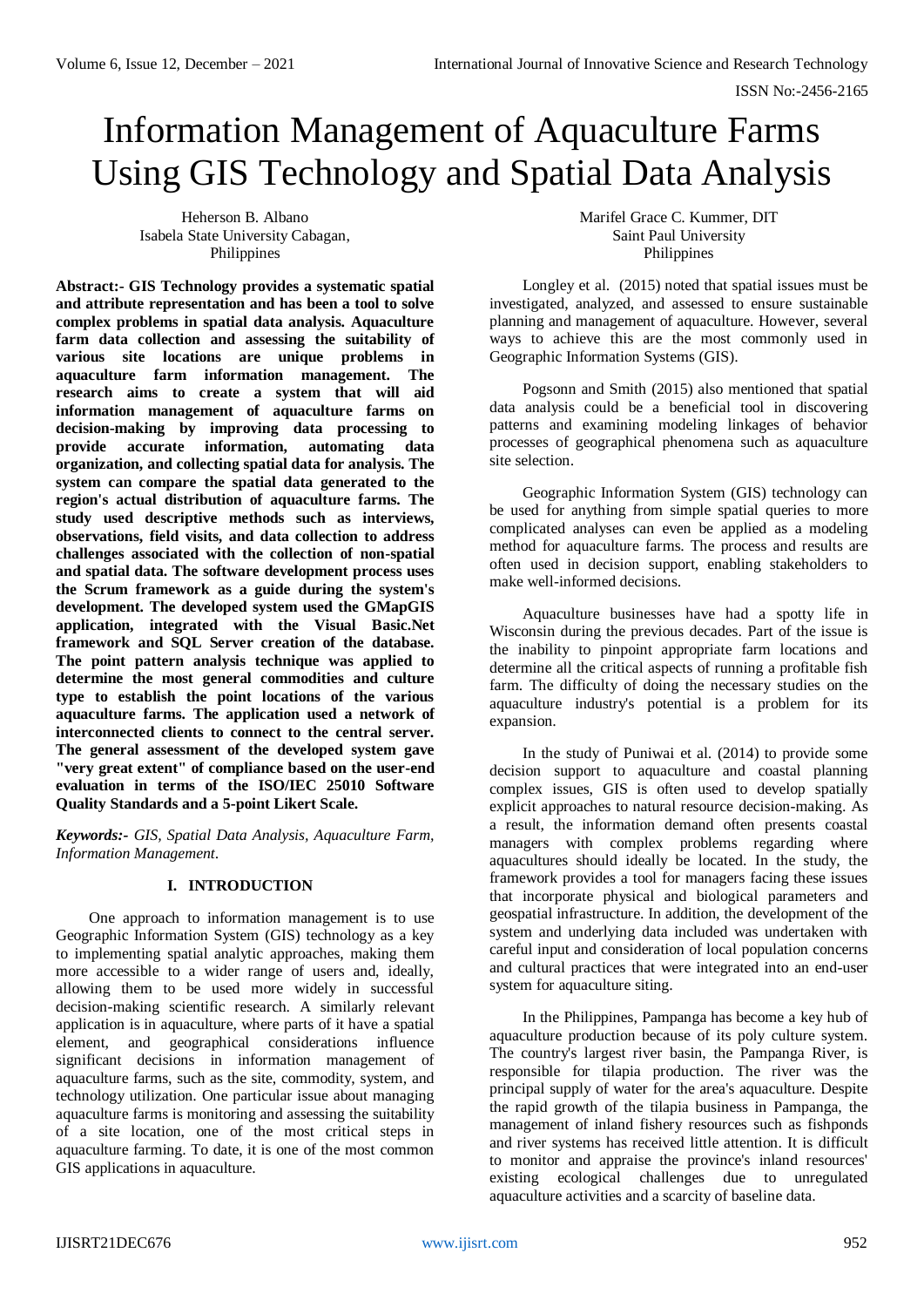However, using geographic information techniques to create a spatially georeferenced multi-layer database will be extremely valuable in building overall inland fishing resource management plans, particularly for aquaculture management. Fishpond compartments were mapped using Arc GIS software. Data from the field can be used to attribute ponds that have been mapped.

The fishery sector benefits greatly from the aquaculture farms in Cagayan Valley. In the third quarter of 2020, overall fisheries production in the Cagayan Valley Region increased by 1%. (http://rsso02.psa.gov.ph). The Bureau of Fisheries and Aquatic Resources Regional Office 02 is currently facing significant challenges in terms of information management of aquaculture farms to monitor the sustainability of diverse site locations and collect data regarding the information on aquaculture farms. As a result, a system or technology that can efficiently organize data and enable aquaculture farm information management to improve decision-making is required.

Developing information management of the aquaculture farms to solve the problems described in the study is one way to manage the information on the aquaculture farms. Hence, the study aims to create a system that will support decision-making using GIS technology and spatial data analysis technique in information management of aquaculture farms by improving data processing to provide accurate information, automate the organization of data, and provide digital maps for analysis of spatial data. The system's development can also be utilized to compare the maps generated with the actual distribution of aquaculture farms in the area.

The researcher considers this research beneficial to the Bureau of Fisheries and Aquatic Resources Regional Office 02, the Provincial Fishery Offices, and the Local Government Units. Since the system will aid them in the information management of their aquaculture farms, it will save time and money by eliminating the need to collect data from various sources.

The system's ability to generate data, timely reports, and actions that result in successful processes, as well as the tool's ability to visualize spatial data in order to make better decisions in planning programs and activities in aquaculture farms. With the system's ability to use SMS technology to send information directly to fisher folks, information can be disseminated instantly.

The introduction of the GIS tool will also serve to develop cooperation with Fish Framers, Academic Institutions, Department of Agriculture, Philippine Statistics Regional Office, and other fishery sectors to improve the information management of aquaculture farms in the region.

# **II. METHODOLOGY**

#### *A. Research Design*

The study employed both descriptive and developmental research designs. The descriptive approach collects data via interviews and questionnaires, which are then analyzed to determine the pertinent information on aquaculture farm management. The development strategy will also be used to manage aquaculture farms for the Bureau of Fisheries and Aquatic Resources, relying on GIS technology and spatial data analysis.

*B. Architectural Network Design*



Fig. 1: Network Design of the Developed System

The architectural network design of the developed system of the Bureau of Fishery and Aquatic Resources at regional office 02 allows any interconnected clients to connect to the central server through the internet. The technique consists of the access of the staff of the BFAR regional office from the Aquaculture Department and Planning Department, the assigned Fishery Livelihood Development Technicians (FLDT) within the municipality, and the Provincial Fishery Officers (PFO) in the different provinces. The network connection will be established and configured through an access point on the server, allowing terminals from the aquaculture department and planning department to access data on information management of aquaculture farms. The existing centralized hardware server located at the planning department will be utilized as the computer network to store, retrieve, and send computer files and data for the information management of the aquaculture farms.

Based on the information needed, each department in the BFAR regional office will be provided access to the information management and security of the aquaculture farms, including at the municipal and provincial levels.

As the farm's information source, the aquaculture section manages and builds information on the farm, including storing, changing, deleting, viewing, printing, and arranging geographic data. The planning department will be limited in the searching, viewing, and printing reports for the information management of aquaculture farms. At the municipal level, assigned Fishery Livelihood Development Technicians (FLDT), after collecting or updating the information about the aquaculture farms, can directly input the data using the application to be sent to the provincial office for consolidation of the aquaculture farm data. These processes are also applicable to the provincial level, wherein assigned Provincial Fishery Officers (PFO) can consolidate and verify the submitted data from the municipal level for submission at the Regional Office of the Bureau of Fisheries and Aquatic Resources. A text message sending multiple numbers to a recipient will be created as part of the feature of the application services using Frontline SMS, a free,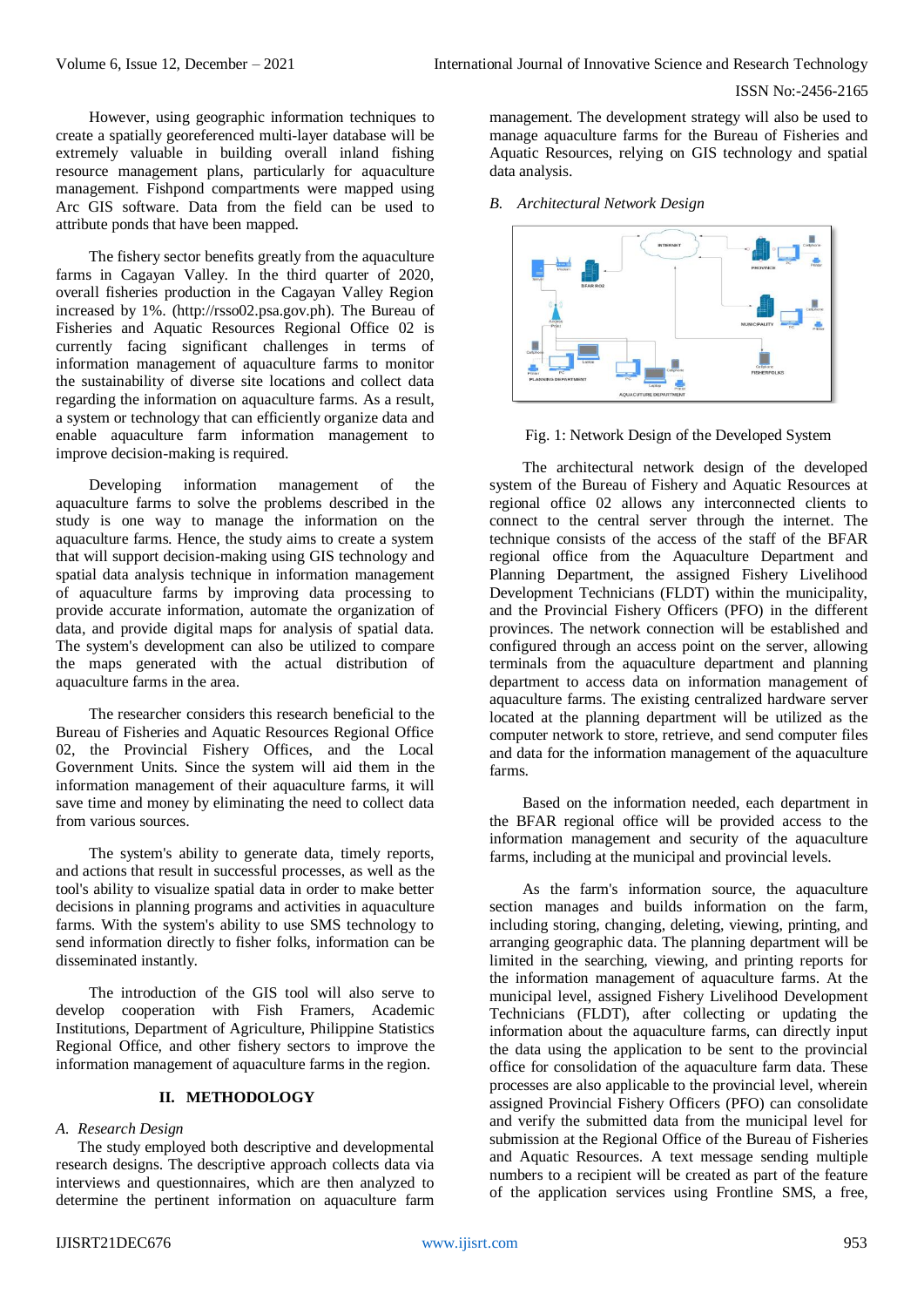### ISSN No:-2456-2165

open-source software program that enables large-scale, twoway text messaging communication. This system feature will keep Provincial Fishery Officers, Fishery Livelihood Development Technicians, and Fisher folks informed and up to date on the program and activities of aquaculture farms.

# *C. Data Gathering Procedures*

The following procedures were followed to collect the data needed for the study properly:

- The researcher prepared a formal communication addressed to the Office of the Regional Director to seek permission to conduct the study at the Office of the Bureau of Fisheries and Aquatic Resources Regional Office 02.
- Upon approval of the study by the Regional Executive Director, a Memorandum of Agreement (MOA) between the Bureau of Fisheries and Aquatic Resources Regional Office 02 and the researcher was prepared to delineate the details of the study, specifically the tasks of each party for the conduct of the research and the development of the information management system for aquaculture farms.
- Conducted a discussion with the aquaculture department officer from the aquaculture department to understand the process of the existing system on the information management of the aquaculture farms.
- The researcher used proper instruments to gather the information from the various datasets, such as non-spatial and spatial data. Furthermore, the researcher conducted field visits to geo tag the locations of the existing aquaculture farms in the different provinces using smart phone devices and camera GPS map applications to collect spatial data for the information on aquaculture farms.
- Document scanning was done to get sample records on the list of aquaculture farms and reports to be produced for the information management of aquaculture farms.
- A questionnaire based on ISO/IEC 25010 software quality standards was designed to be used by IT experts in assessing the developed system's extent of compliance with the software development requirements standard.

# *D. Data Analysis*

The researcher used a quantitative approach to analyze the respondents' responses using the Google survey questionnaire. The respondents' answers were compiled to obtain information about the information management of aquaculture farms in Region 2.Using descriptive statistics, the data collected from the ISO/IEC 25010 Product Quality Questionnaire was tabulated, summarized, analyzed, and interpreted. The developed system's compliance with the ISO/IEC 25010 Software Quality Standards was determined using the weighted mean. The derived means were interpreted using the Likert scale.

| Weight | Weighted Mean | <b>Descriptive Rating</b> |
|--------|---------------|---------------------------|
|        | $4.20 - 5.00$ | Very Great Extent         |
|        | $3.40 - 4.19$ | <b>Great Extent</b>       |
| 3      | $2.60 - 3.39$ | Moderate Extent           |
|        | $1.80 - 2.59$ | Little Extent             |
|        | $1.00 - 1.79$ | Very Little Extent        |

Table 1: Measurement of the Extent of Compliance to ISO 25010 Software Quality Standard.

#### *E. Software Development Process*

The SCRUM framework served as a guide during the development of the developed system. It was used to format the developed system's content, and the procedures were adopted for the developed system. This software method was useful in designing, providing, and maintaining software products based on the current situation and existing framework in information management of the aquaculture farms.



Fig. 2: SCRUM Framework

# **III. RESULTS AND DISCUSSION**

*A. Problems, Issues, and Challenges* 

The Bureau of Fisheries and Aquatic Resources Regional Office 02 manage aquaculture farm information using Microsoft Excel. The lack of automation of the system on the information management of aquaculture farms causes slow processing on record organization, record submission, and report production. In terms of decision making, the lack of spatial data analysis for map representation will make it challenging to handle crucial issues on the information management of aquaculture farms. To properly manage the volume of data, a central database is required. The lack of a method for alerting their clients about aquaculture programs and services causes a delay in sending information.

# *B. Geographic Information System (GIS) Application for the Information Management of Aquaculture Farms*

The Information Management of Aquaculture Farms Using GIS Technology and Spatial Data Analysis was developed to assist the Bureau of Fisheries and Aquatic Resources Region 2 in improving decision-making, which will automate data processing and organization. Non-spatial and spatial data are the critical components of aquaculture farm information and were built for storage, editing, deleting, updating, exporting, and visualization. To find information on an aquaculture farm, the commodity and operator attributes were employed. The system will also include spatial data for geographical analysis, which can be used to compare the real distribution of aquaculture farms in Region 2 in terms of commodity and culture type. The developed system generates reports on commodity distribution by province and provides spatial data for analysis, which is the main output of the system. Thus, employing the developed system would enable improved information on aquaculture farms, notably on record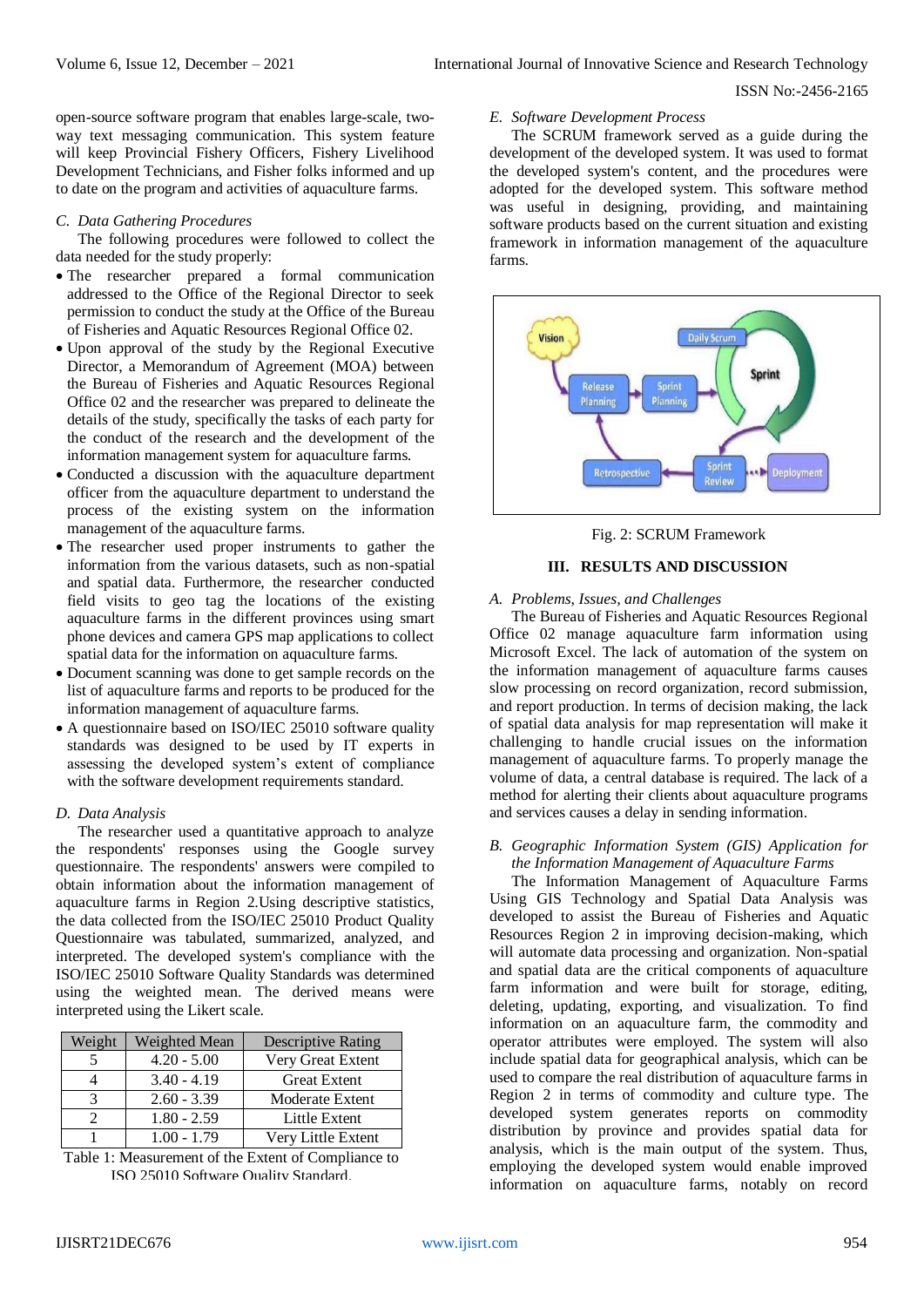keeping, maps for spatial data analysis, and charts for more accessible data presentation.



Fig. 3: The Main Menu

# *C. Spatial Data Analysis Technique*

The spatial data analysis technique helps develop maps that allow spatial data to be presented since they can readily express complex data. In this study, point pattern analysis was used to determine point characteristics in spatial data analysis about the geographical location of aquaculture farms. The goal is to illustrate point features to choose the most dominant commodity and culture type based on information from aquaculture farms in Region 2. Actual field visiting was conducted to get the longitude and latitude, which provide the location of the aquaculture farms. Figure 4 shows how to obtain the coordinates of the actual location of the aquaculture farms from the various municipalities in Region 02. The device captured the orientation and displayed the records from a specific location of the aquaculture farms using a GPS App Camera.



Fig. 4: Location of Aquaculture Farm

As shown in figures 5 and 6, various commodities and culture types were mapped, and the most common commodities and culture types were displayed. A threedimensional perspective diagram was also created to visually examine the geographical distribution of the commodity and culture type that provides real-time information about aquaculture farms.



Fig. 5: Location and Distribution of Aquaculture Farms According to Commodity and Culture Type in 2- Dimensional Format



Fig. 6: Location and Distribution of Aquaculture Farms According to Commodity and Culture Type in 3- Dimensional Format

*D. Evaluation of the Developed Application in Compliance to the ISO 25010*

| <b>ISO/IEC</b><br>25010         | Criteria    | <b>Descriptive</b>       |
|---------------------------------|-------------|--------------------------|
| <b>Characteristics Criteria</b> | <b>Mean</b> | Rating                   |
| <b>Functional Suitability</b>   | 4.56        | Very Great Extent        |
| Performance Efficiency          | 4.57        | Very Great Extent        |
| Compatibility                   | 4.59        | Very Great Extent        |
| Usability                       | 4.67        | Very Great Extent        |
| Reliability                     | 4.59        | Very Great Extent        |
| Security                        | 4.64        | Very Great Extent        |
| Maintainability                 | 4.55        | Very Great Extent        |
| Portability                     | 4.59        | Very Great Extent        |
| <b>Category Mean</b>            | 4.60        | <b>Very Great Extent</b> |

Table 2: Summary of the Software Evaluation in Compliance with the ISO/IEC 25010 Criteria

As depicted in Table 2, when the developed system was evaluated using the Likert scale, it received an overall mean of 4.60, describing it as "Very Great Extent" in terms of the ISO/IEC 25010 characteristics criteria extent of compliance. The table also shows that security, usability, and reliability were the top five (5) most rated criteria among the eight (8) ISO/IEC 25010 characteristics, with a mean of 4.67, 4.64, and 4.59, and were described as "Very Great Extent." Responses follow this in other criteria such as system performance efficiency, functional suitability, and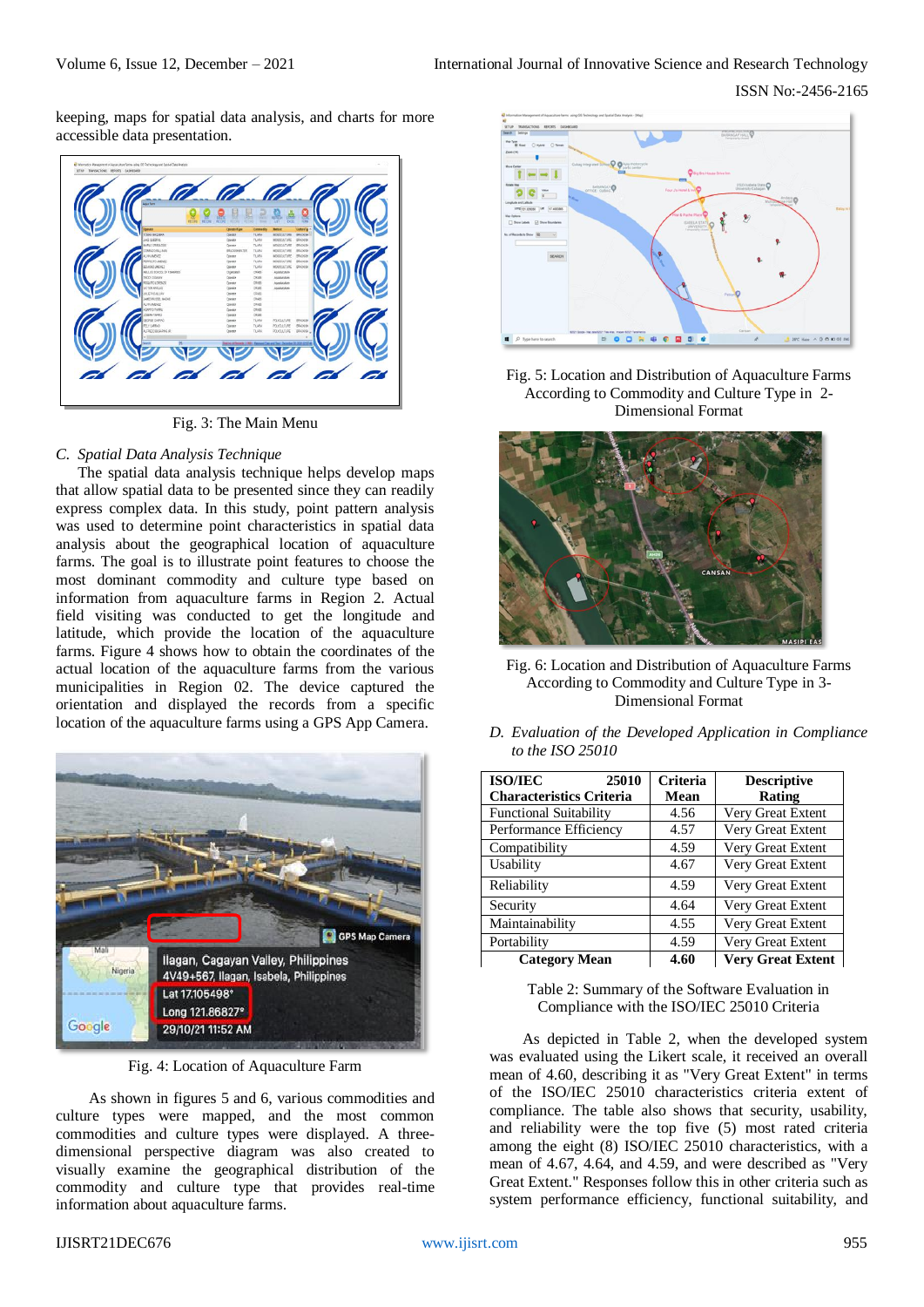ISSN No:-2456-2165

maintainability with a mean of 4.57, 4.56, and 4.55, all of which are marked with a "Very Great Extent" descriptive rating.

# *E. Recommendation to Enhance the Developed System*

Aquaculture farm information management development was a promising start in the Bureau of Fisheries and Aquatic Resources' inventory of aquaculture farm data at Regional Office 02, especially given the developed system's ability to improve decision-making. Creating maps using spatial analysis techniques is a quick way to solve problems involving aquaculture components. However, a forecasting operation must be included as part of the designed production and market analysis system based on user feedback.

The development of aquaculture farm information management was a promising start in the Bureau of Fisheries and Aquatic Resources' inventory of aquaculture farm data at Regional Office 02, especially given the developed system's ability to improve decision-making. The creation of maps using spatial analysis techniques is a quick way to solve problems involving aquaculture components. However, a forecasting operation must be included as part of the designed system for production and market analysis based on user feedback.

# **IV. CONCLUSION**

The developed system is an effective information management system for aquaculture farms for the Bureau of Fisheries and Aquatic Resources Regional Office 02 for record-keeping, record retrieval, report generation, and report submission. The central storage enables quick access to aquaculture farm data. The system would be a great help in decision-making because it will provide spatial data analysis with map visualization that forms part of real-time information about aquaculture farms that determines the most dominant commodity and culture type, as well as the presentation of the chart to provide an easy understanding of aquafarm data and their relationship. As a result of using the built system, users and administration will be able to upgrade and modify the process of maintaining records and reports based on the demands of the office and the relevant programs and services in the information management of aquaculture farms.

# **REFERENCES**

- [1.] Longley PA, Good child MF, Maguire DJ, Rhind DW (2015), Geographic Information Science and Systems. 4th edition. John Wiley & Sons, Inc., New Jersey. 477 pp.
- [2.] Noelani Puniwai, Lisa Canale, Maria Haws, James Potemra, Christopher Lepczyk, and Steven Gray (2014)ISSN 2220-9964, www.mdpi.com/journal/ijgi/
- [3.] Philippine Statistics Authority, Region 02 (PSA R02), 2020. http://rsso02.psa.gov.ph/article/fish-productionregion-fell-short-anew
- [4.] Thorp, K. R., Hunsaker, D. J., French, A. N., Bautista, E., & Bronson, K. F. (2015). Integrating geospatial data and cropping systems to analyze spatial seed

cotton yield, water use, 532–557. Precision agriculture. https://doi.org/10.1007/s11119-015-9393-

- [5.] Sarma, G.S., Asadi, and Lakshmi Narayana, S. Lakshmi Narayana (2016).Creation of a Web-Based Decision Support Information System For Evaluation of Topographic Characteristics Using Remote Sensing and GIS and Visual Basic Program https://www.iaeme.com/IJCIET
- [6.] Fountas, S., Carli, G., Sørensen, C. G., Tsiropoulos, Z., Cavalaris, C., Vatsanidou, A., Liakos, B., Canavari, M., Wiebensohn, J., & Tisserye, B. (2015). Farm management information systems: Current situation and future perspectives. In Computers and Electronics in Agriculture(Vol.115). https://doi.org/10.1016/j.compag.2015.05.011.
- [7.] Brandt, A. (2017). Geographic Information System-Based Analysis of Aquaculture Ventures in Wisconsin. University of Wisconsin, Steven Point, Wisconsin.
- [8.] Sumitha Thankachan1 &, Dr. S.Kirubakaran (2014) E-Agriculture Information Management System IJCSMC, Vol. 3, Issue. 5, May 2014, pg.599 – 607www.ijcsmc.com
- [9.] G.S. Sarma, SS. Asadi & S. Lakshmi Narayana (2016). Creation of Web-Based Decision Support Information System For Evaluation of Topographic Characteristics Using Remote Sensing & GIS and Visual Basic Programhttps://www.iaeme.com/IJCIET
- [10.] Ramos, L. T., Torres, A. M., Pulhin, F. B., & Lasco, R. D. (2012). Developing a Georeferenced Database of Selected Threatened Forest Tree Species in the Philippines. Philippine Journal of Science, 141(2), 165–177.
- [11.] Lisboa, U. N. De. (2017). Site selection and dynamic modeling of Manila clam, Ruditapes philippinarum, in the Tagus Estuary
- [12.] Lynne Falconer1\*, Anne Lise Middelboe., et al. Use of Geographic Information Systems (GIS) for aquaculture and recommendations for the development of spatial tools. Institute of Aquaculture, University of Stirling, Stirling, FK9 LA, Scotl and DHI, Agern Alle 5, 2970 Hørsholm, Denmark.
- [13.] Nucci, L., Souccar, P., & Castilho, S. (2015). Spatial Data Analysis and the use of Maps in Scientific Health Articles. Rev Assoc Med Bras 2016; 62(4):336-341. http://dx.doi.org/10.1590/1806-9282.62.04.336
- [14.] Good child, Micheal F. (2018), Spatial Data Analysis University of California-Santa Barbara, Santa, Barbara, CA, USA.
- [15.] Franch-Pardo, I., Napoletano, B. M., Rosete-Verges, F., & Billa, L. (2020). Spatial analysis and GIS in the study of COVID-19. A review. Science of the Total Environment, 739, 140033. https://doi.org/10.1016/j.scitotenv.2020.140033
- [16.] Thenen, M. Von, & Hansen, H. S. (2020). SPACE: A Custom-Made GIS Toolbox for Basic Marine Spatial Planning Analyses (Vol. 2). Springer International Publishing. https://doi.org/10.1007/978-3-030-58811- 3.
- [17.] Mahalakshmi, M., & Sundararajan, M. (2013). Traditional SDLC vs scrum methodology–a comparative study. International Journal of Emerging Technology and Advanced Engineering, 3(6), 192-196.